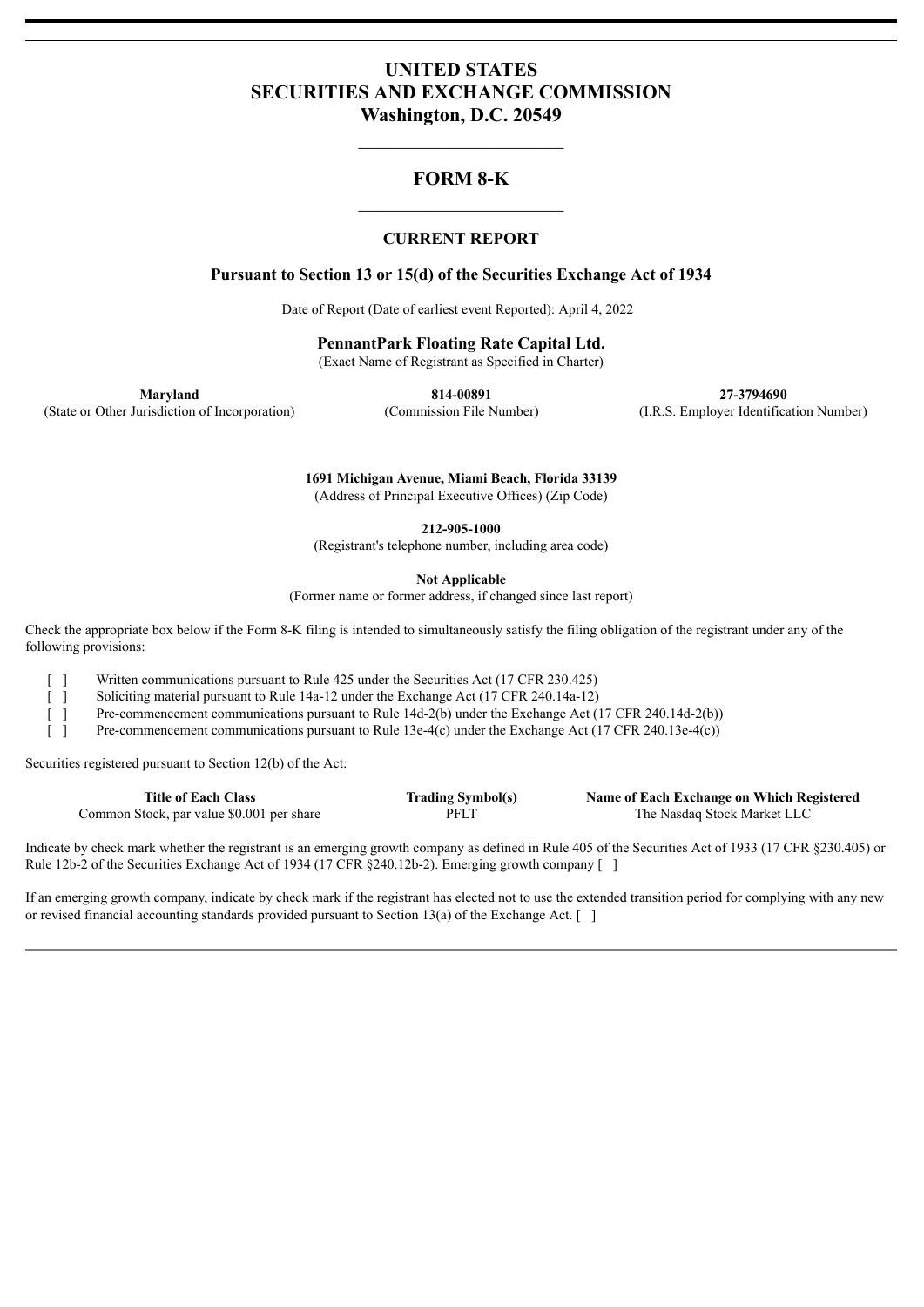### **Item 7.01. Regulation FD Disclosure.**

On April 4, 2022, PennantPark Floating Rate Capital Ltd. issued a press release announcing its scheduled earnings release for the second fiscal quarter ended March 31, 2022. A copy of the press release is furnished as Exhibit 99.1 to this report, pursuant to Item 7.01 and Regulation FD.

The information in this Current Report on Form 8-K, including Exhibit 99.1 furnished herewith, is being furnished and shall not be deemed "filed" for purposes of Section 18 of the Securities Exchange Act of 1934, as amended, or the Exchange Act, or otherwise subject to the liabilities of such section. The information in this Current Report on Form 8-K shall not be deemed incorporated by reference in any filing under the Securities Act of 1933, as amended, or under the Exchange Act, except as shall be expressly set forth by specific reference in such filing.

#### Forward-Looking Statements

This Current Report on Form 8-K, including Exhibit 99.1 furnished herewith, may contain "forward-looking statements" within the meaning of the Private Securities Litigation Reform Act of 1995. All statements other than statements of historical facts included in this Current Report on Form 8-K are forwardlooking statements and are not guarantees of future performance or results and involve a number of risks and uncertainties. Actual results may differ materially from those in the forward-looking statements as a result of a number of factors, including those described from time to time in filings with the Securities and Exchange Commission. PennantPark Floating Rate Capital Ltd. undertakes no duty to update any forward-looking statement made herein. You should not place undue influence on such forward-looking statements as such statements speak only as of the date on which they are made.

#### **Item 9.01. Financial Statements and Exhibits.**

**(a) Financial statements:** None **(b) Pro forma financial information:** None **(c) Shell company transactions:** None **(d) Exhibits** 99.1 Press Release of [PennantPark](#page-4-0) Floating Rate Capital Ltd. dated April 4, 2022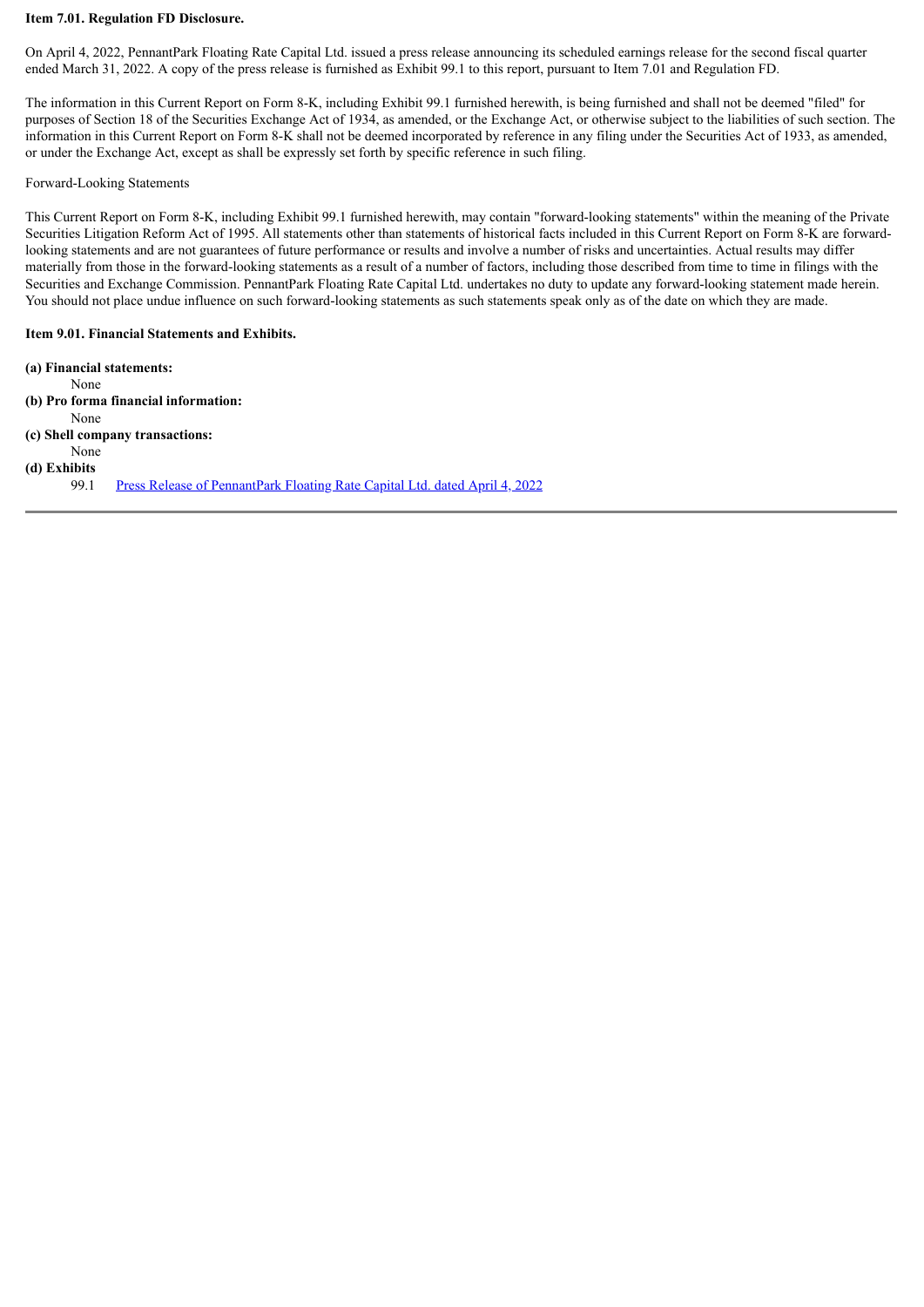### **SIGNATURE**

Pursuant to the requirements of the Securities Exchange Act of 1934, the registrant has duly caused this report to be signed on its behalf by the undersigned hereunto duly authorized.

## **PennantPark Floating Rate Capital Ltd.**

Date: April 4, 2022 By: /s/ Richard Cheung Richard Cheung Chief Financial Officer & Treasurer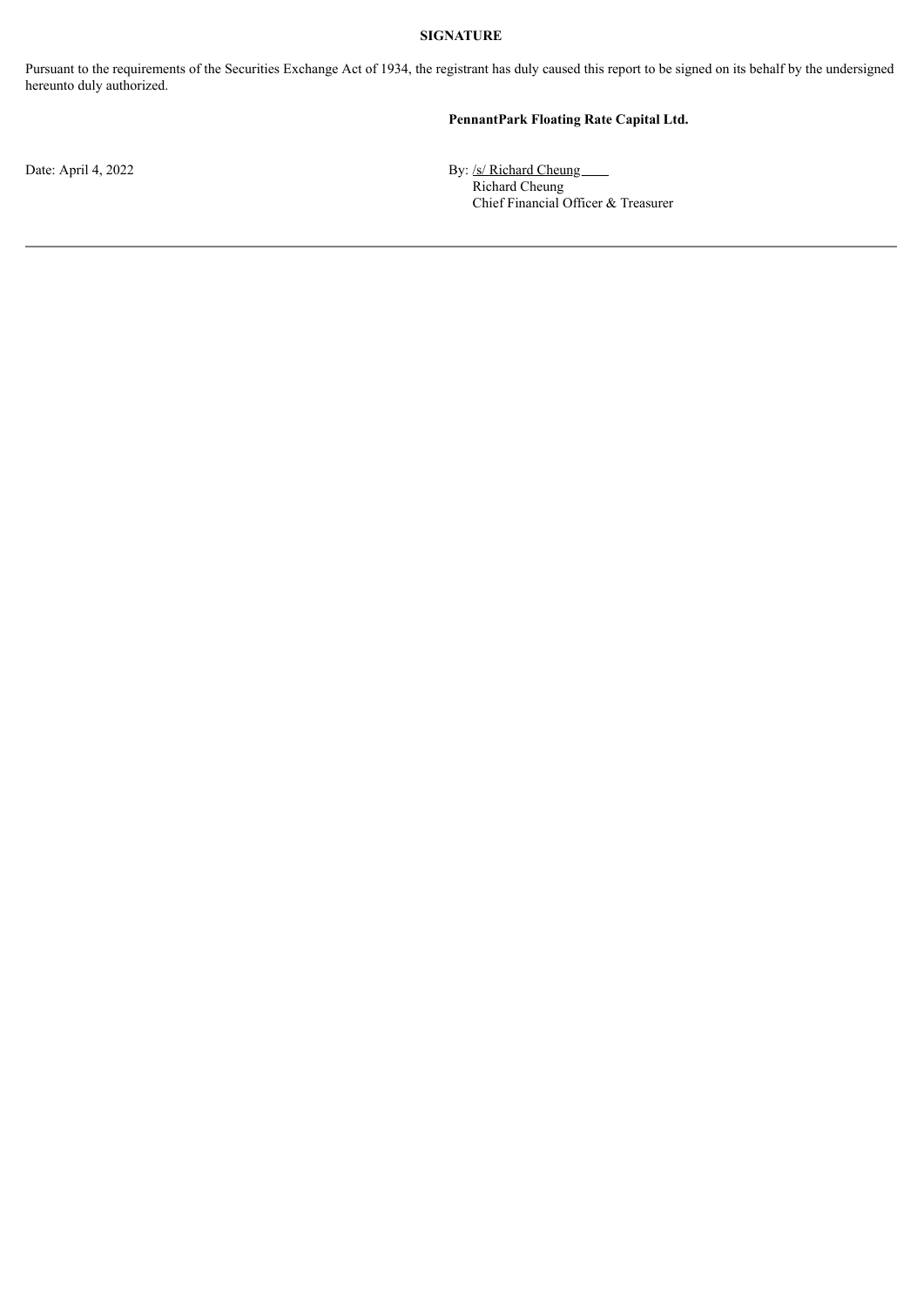# **Exhibit No. Description**

99.1 Press Release of [PennantPark](#page-4-0) Floating Rate Capital Ltd. dated April 4, 2022